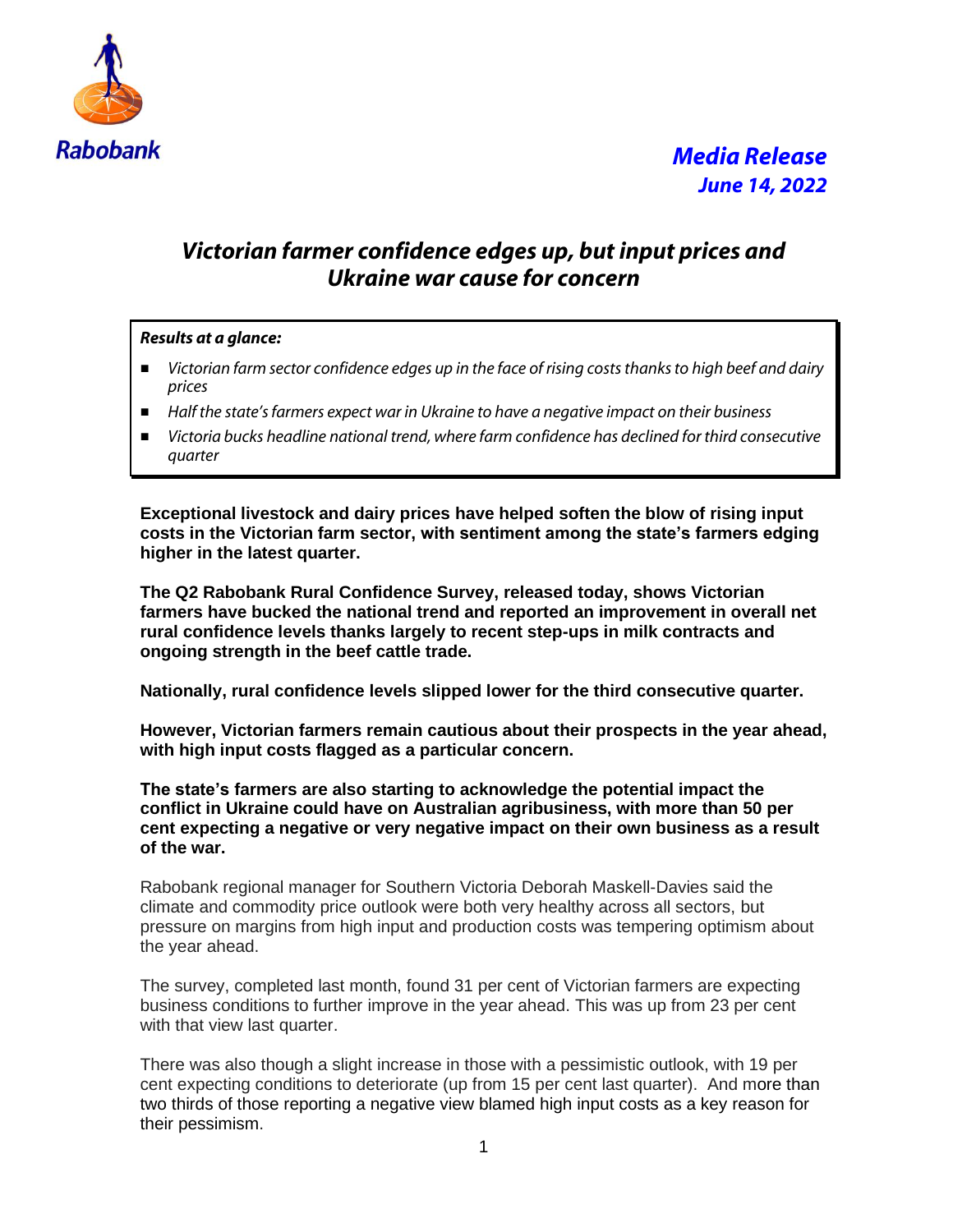

## *Media Release June 14, 2022*

A total of 47 per cent of Victorian farmers surveyed believed conditions will remain stable.

Ms Maskell-Davies said commodity prices were found to be the primary driver of optimism in the sector, with the new-season dairy pricing clearly a standout.

The survey found grain and dairy farmers most upbeat about the year ahead, largely due to prices.

"The current high pricing we see in the dairy sector is really capping off a number of profitable years," Ms Maskell Davies said.

"But all farmers, not just those in dairy, are closely monitoring rising costs for key inputs like fertiliser, fuel and even interest rates, and expressing concerns about what is becoming a fiercely-competitive labour market.

"While these rising costs are being offset by high commodity prices at the moment, any reduction in those prices will put pressure on margins as production costs are just so high."

Optimism in the state's beef sector is almost entirely underpinned by pricing, although favourable seasons are also helping.

In Victoria's sheep sector, solid demand for lambs and increasing fine wool prices have been good news for producers, although challenges with processing capacity and supply chain disruptions continue to impact the industry.

Seasonally, Ms Maskell-Davies said, conditions have been varied across the state, with a late break in the state's south west meaning producers headed into winter with less feed than usual, and demand for feed and grain in these areas is now high as a consequence.

Autumn conditions in the Wimmera and Mallee regions had been "outstanding", she said, with good sub-soil moisture, excellent planting conditions and high prices a winning combination for grain growers.

In northern Victoria, conditions are also "pretty good" with winter crop planting almost complete. "Irrigators have a good level of security heading into the new season underpinned by high carryover and a favourable outlook for seasonal determinations across the system," she said.

Ms Maskell-Davies said successive years of good seasons and strong returns had strengthened farm viability and put producers in a good, long-term position.

The survey found 36 per cent of Victorian farmers are forecasting higher gross farm incomes in the year ahead, while 41 per cent expect their incomes to remain the same as